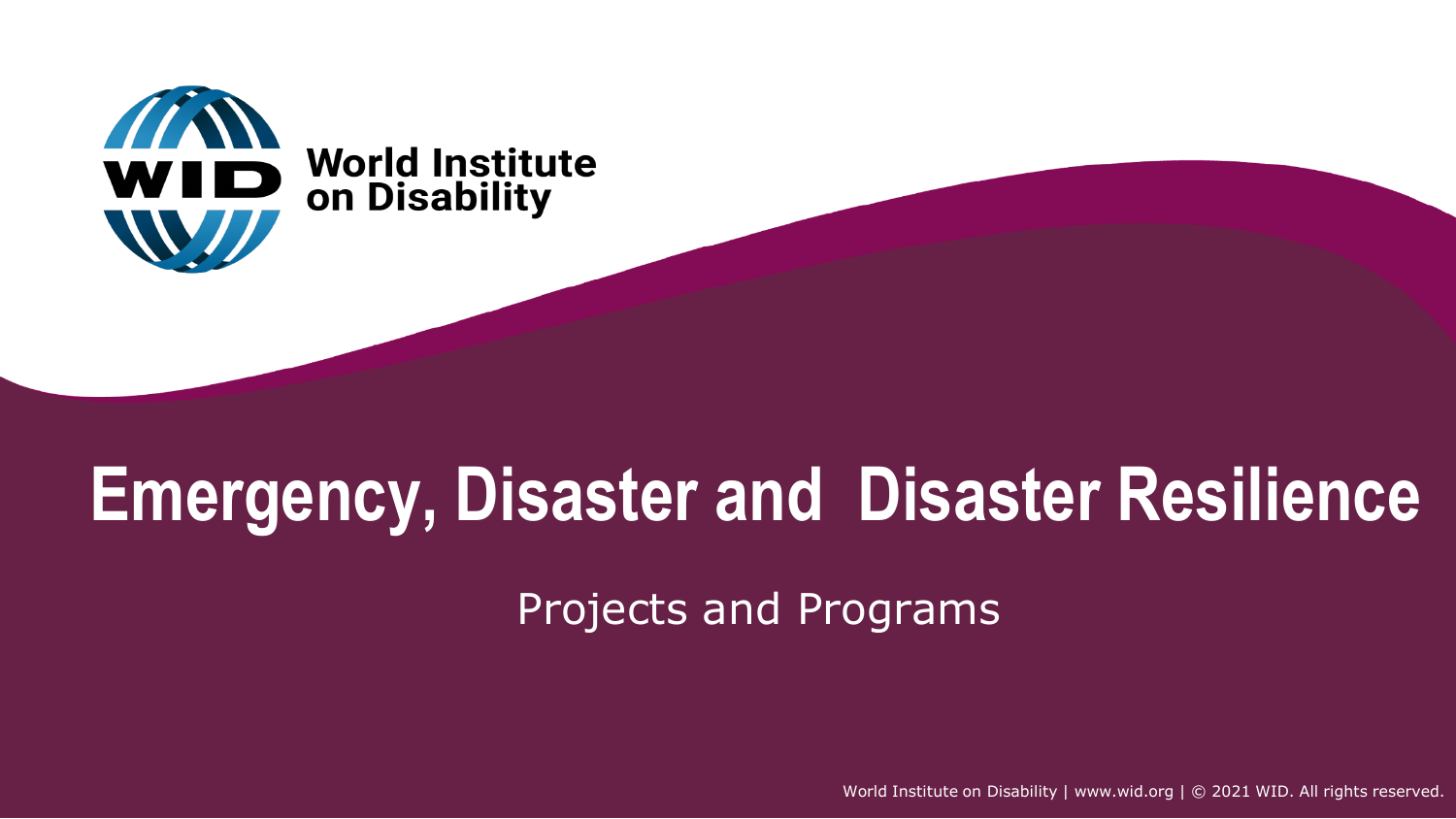

## **World Institute on Disability History**



- The World Institute has been the on Disability (WID) was co-founded in 1983 by Ed Roberts, Judy Heumann and Joan Leon.
- Thanks to a MacArthur Fellowship "Genius Award" given to Ed, WID was the world's first public policy center controlled by people with disabilities, dedicated to the promotion of independence and full inclusion in society of people with disabilities and committed to public education and to converting policy into action.
- WID has been consistently disability-led for approximately 40 years.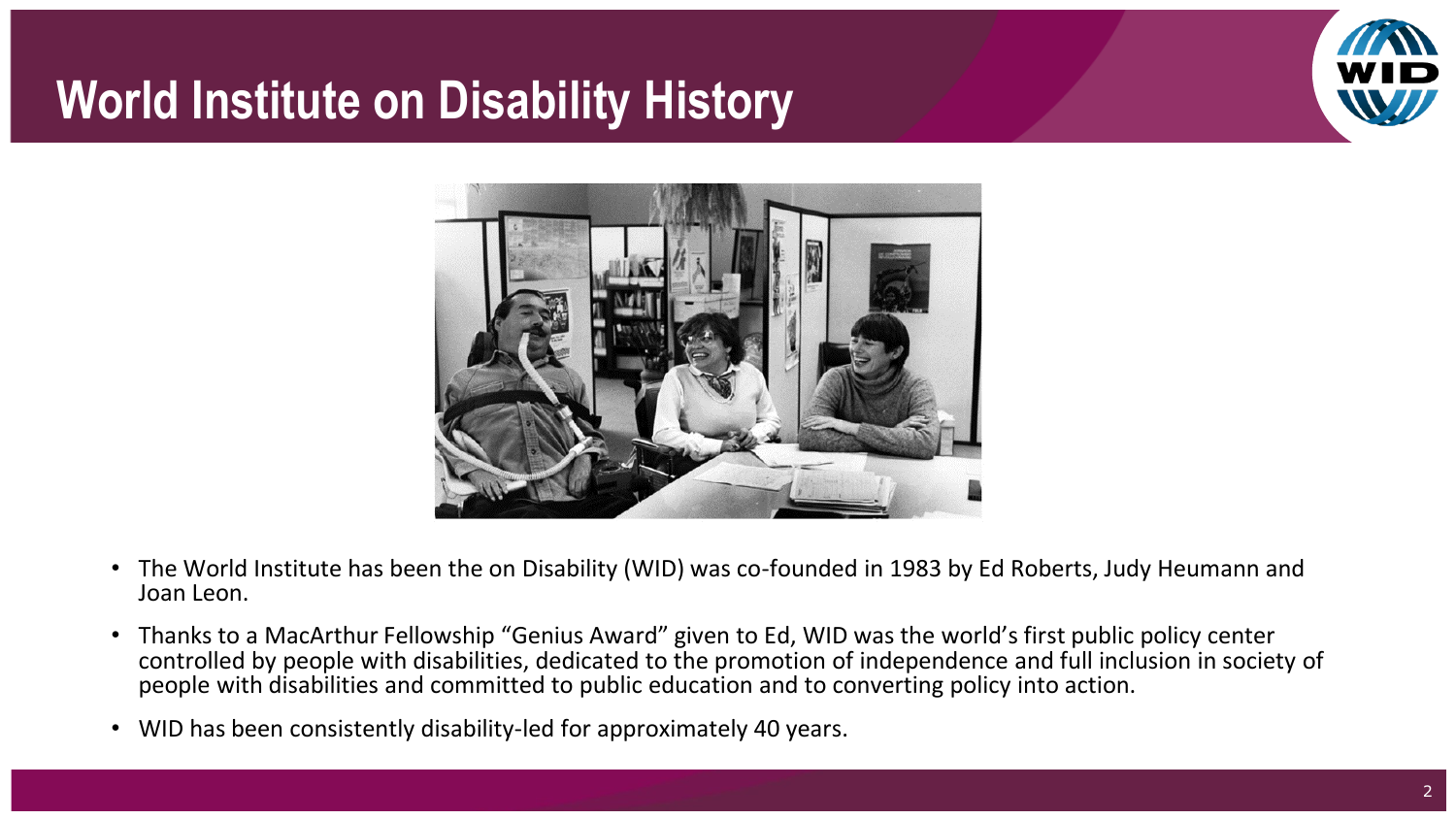## **World Institute on Disability**





4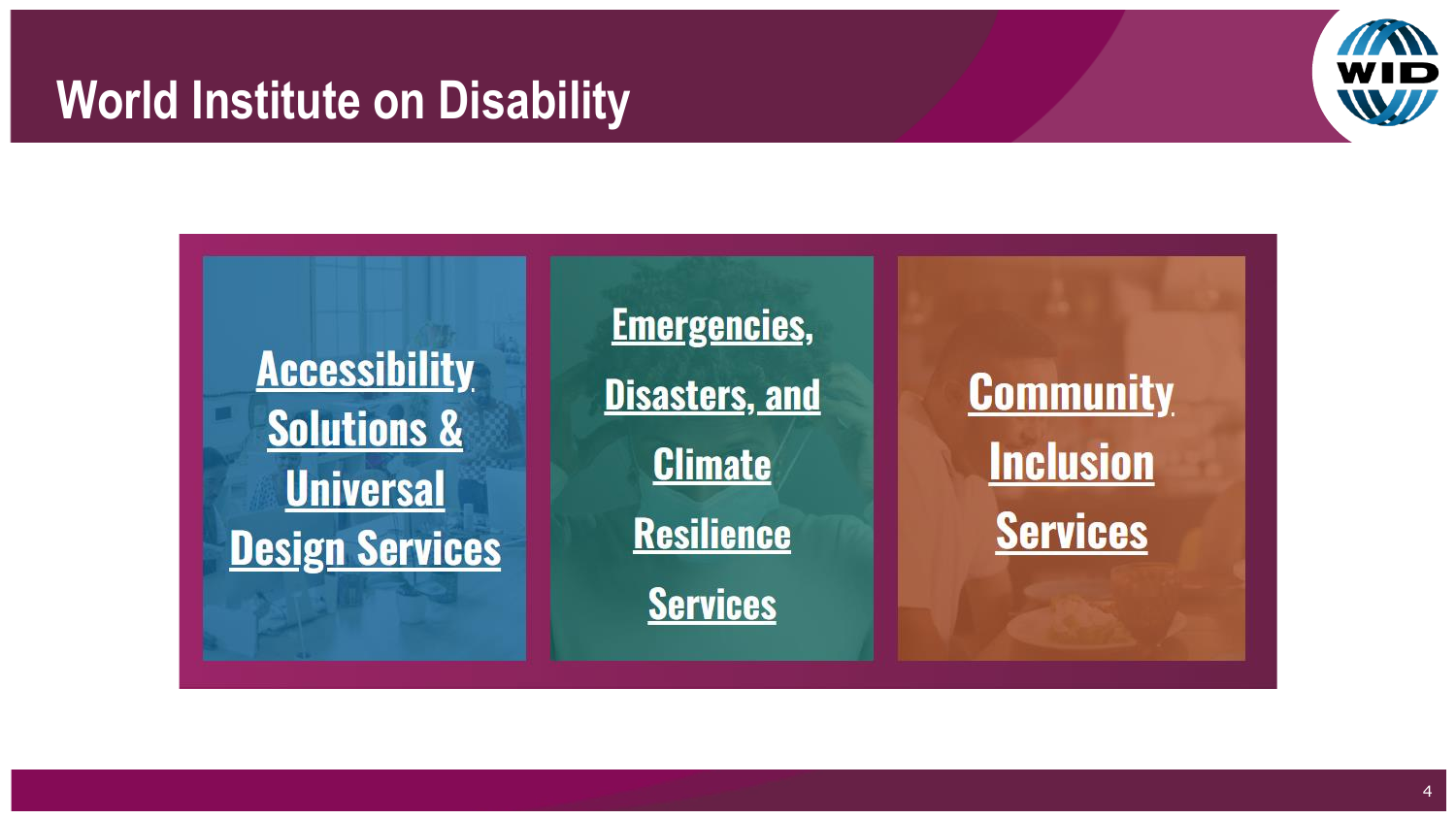## **Disaster Domain – 360 Degree**





- **People with Disabilities**
- **Disability-Led Organizations**
- **Service Providers and NGOs**
	- **Local and State Agencies**
		- **Federal Government**
			- **Global Partners**

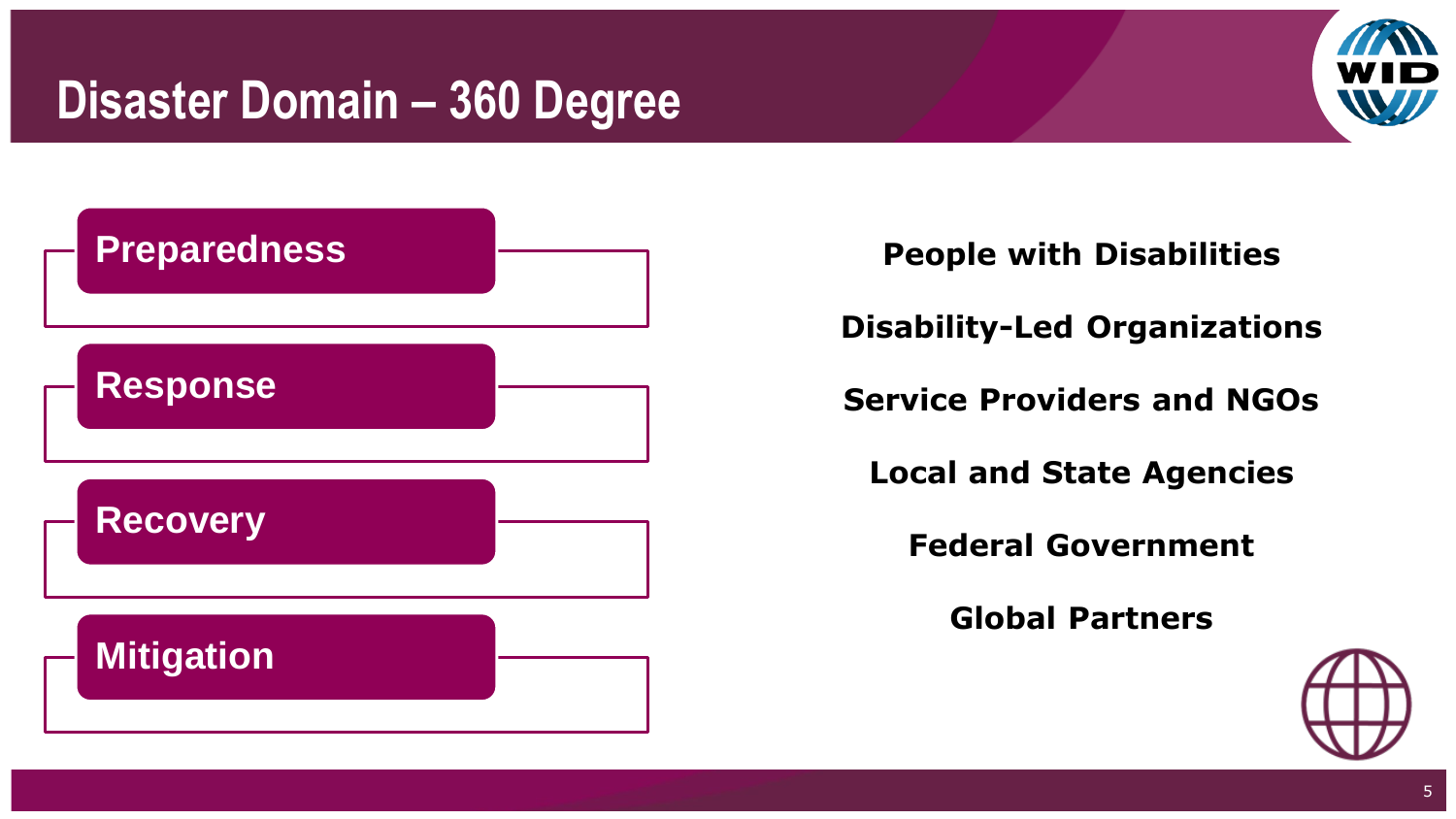### **Preparedness**



#### **Private Preparedness Planning**

- Individuals
- Homes
- Service providers
- Workplaces



#### **Public Preparedness Planning**

• Coordinated Inclusive Emergency Operations Plans

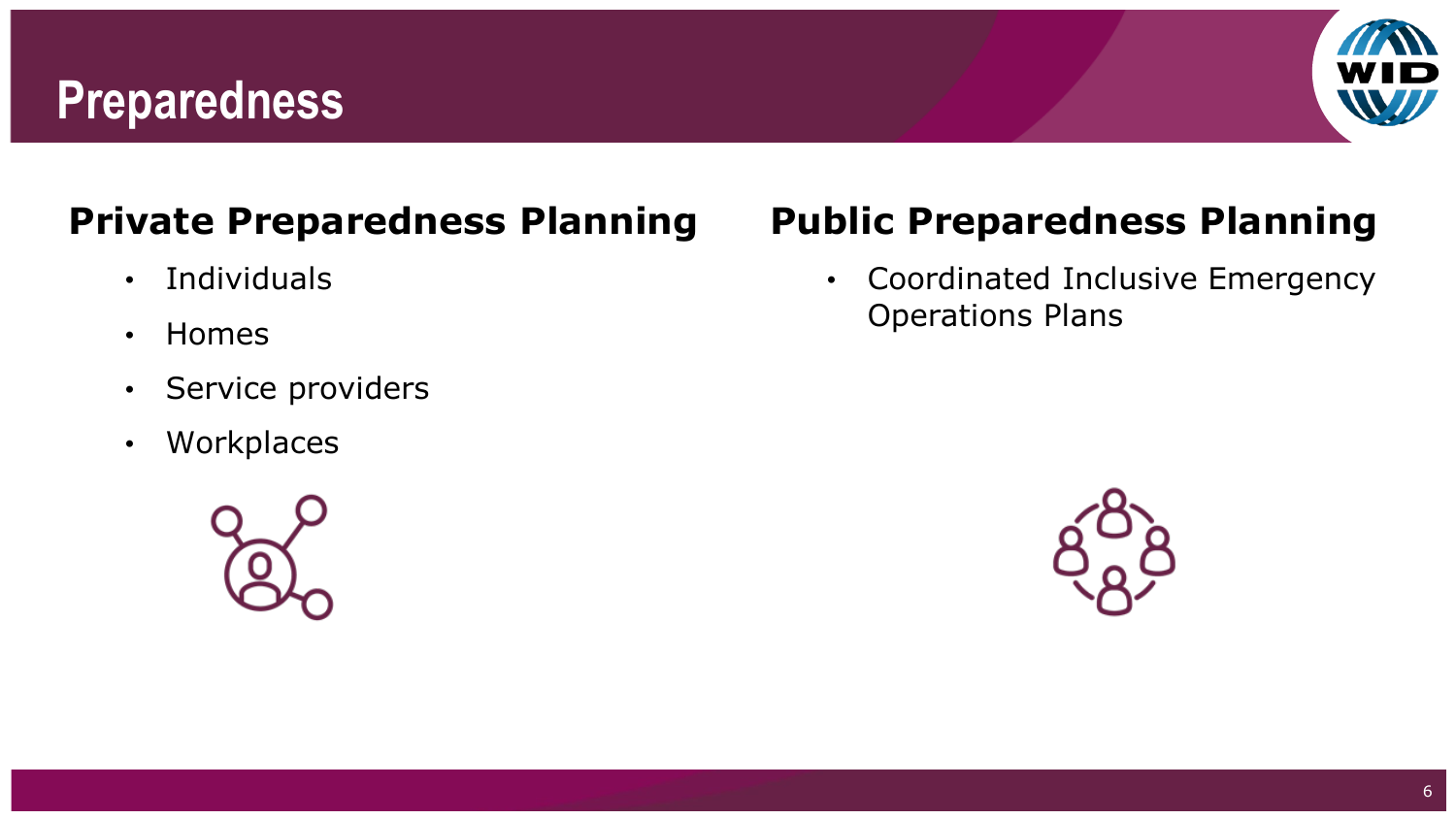### **Response**



#### **Global Alliance for Disaster Resource (GADRA)**

- When disability-led organizations are left out of disaster funding and planning, **people with disabilities are left without the support they need**
- GADRA focuses on connecting disaster impacted disability-led organizations and socially responsible corporations together to accelerate resources and assistance.
- Global virtual network of disability led organizations accessing information, making connections and building capacity.

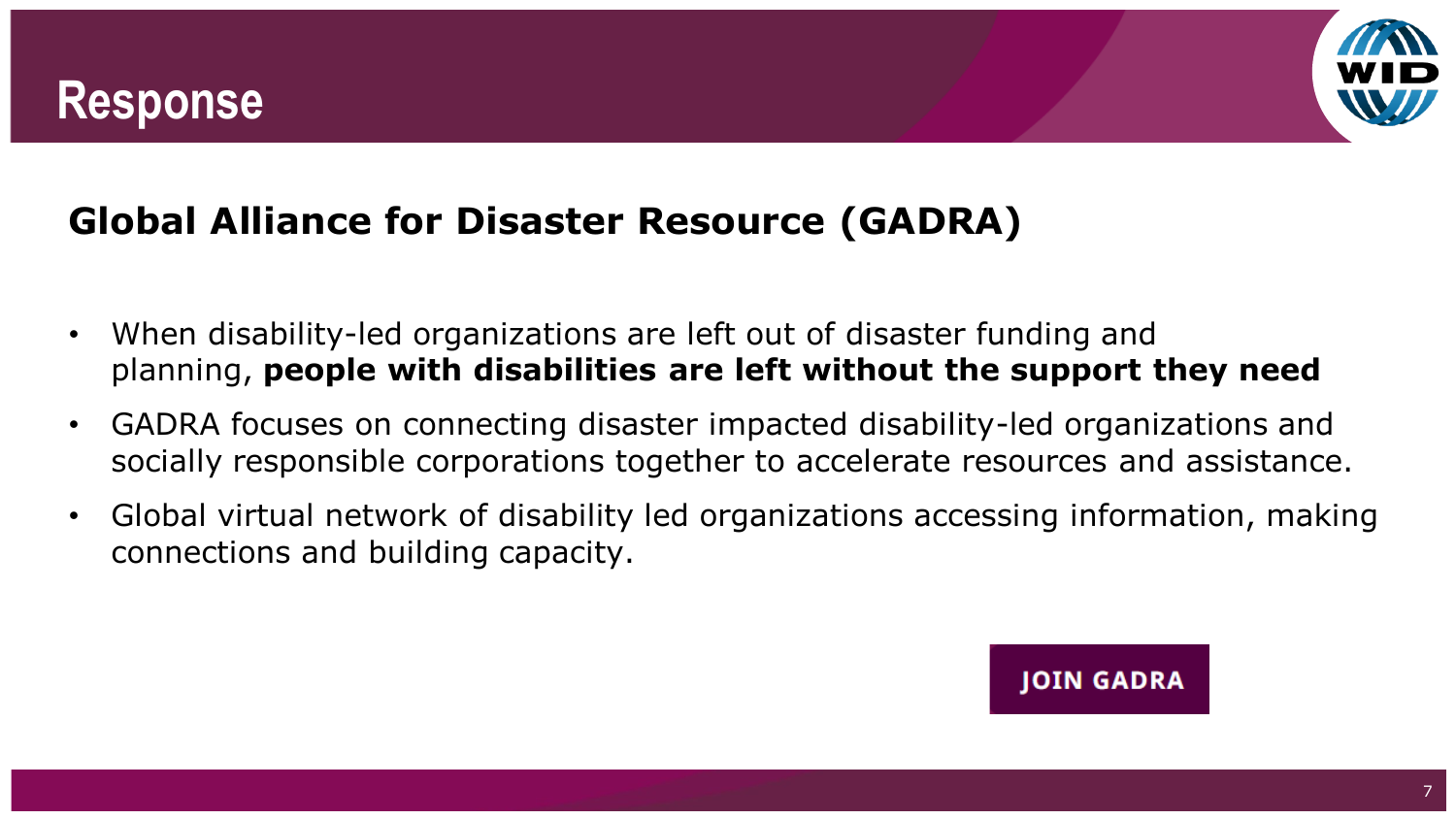## **Mitigation and Resilience**

#### **Disability Inclusive Emergency Preparedness and Disaster Resilience (DIEPDR)**

- Disability-Led Organizations and NGOs
- Small Businesses and Large Corporations



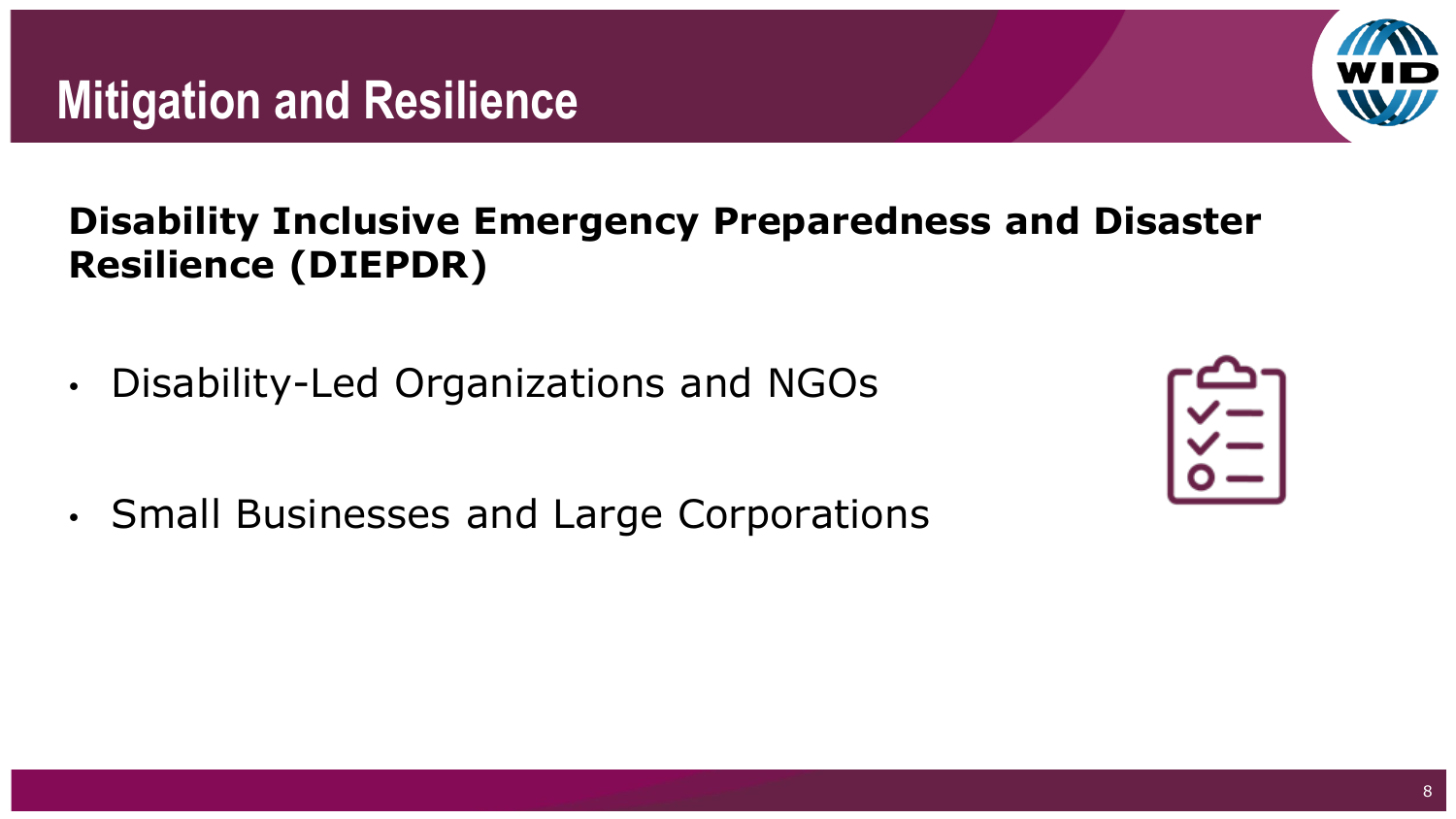## **Resilience through Health Equity**



#### **Disaster Health Equity**

- ➢ Negative Disaster Outcomes
	- ➢ Systemic exclusion in disaster plans and processes
		- ➢ Steady state barriers and exclusion
			- $\triangleright$  Equity and justice assumptions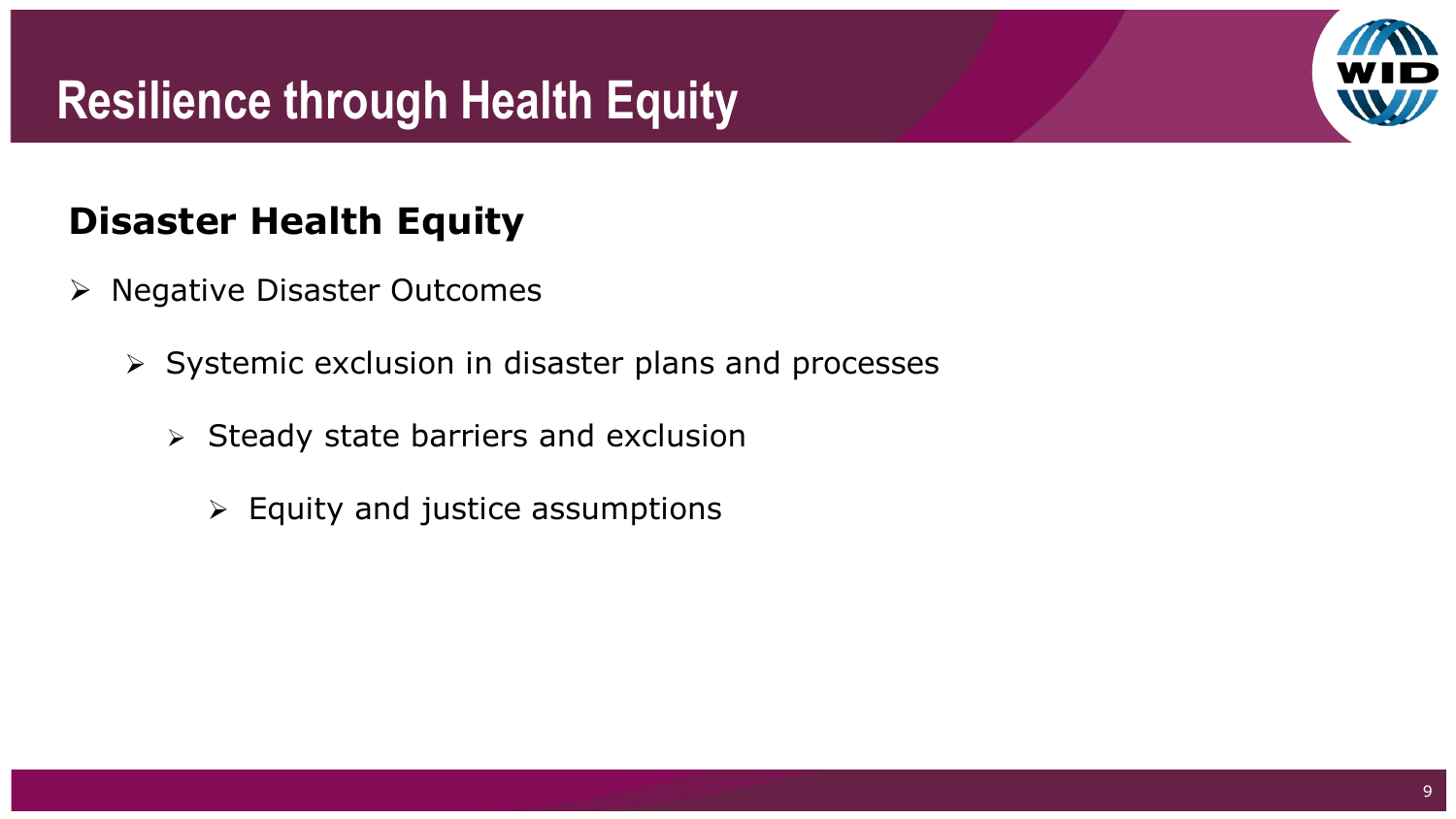## **v**

#### Barriers in Disasters

- Physical barriers
- Medical diagnostic equipment
- Availability of accommodations (i.e., interpreter)
- Staff skills, knowledge, comfort
- Inaccurate perceptions about life experiences
- Segregation often disguise as "medical need"
- Inadequate public warnings, notifications, and PLANS

**v v** Disproportionate Impact

- Children and adults with disabilities are 2-4 times more likely to be injured or die
- Fewer available accommodations and lack of disability knowledge
- Decreased probability of recovery to pre-disaster status
- Less visibility, even less involvement or ability to engage as SME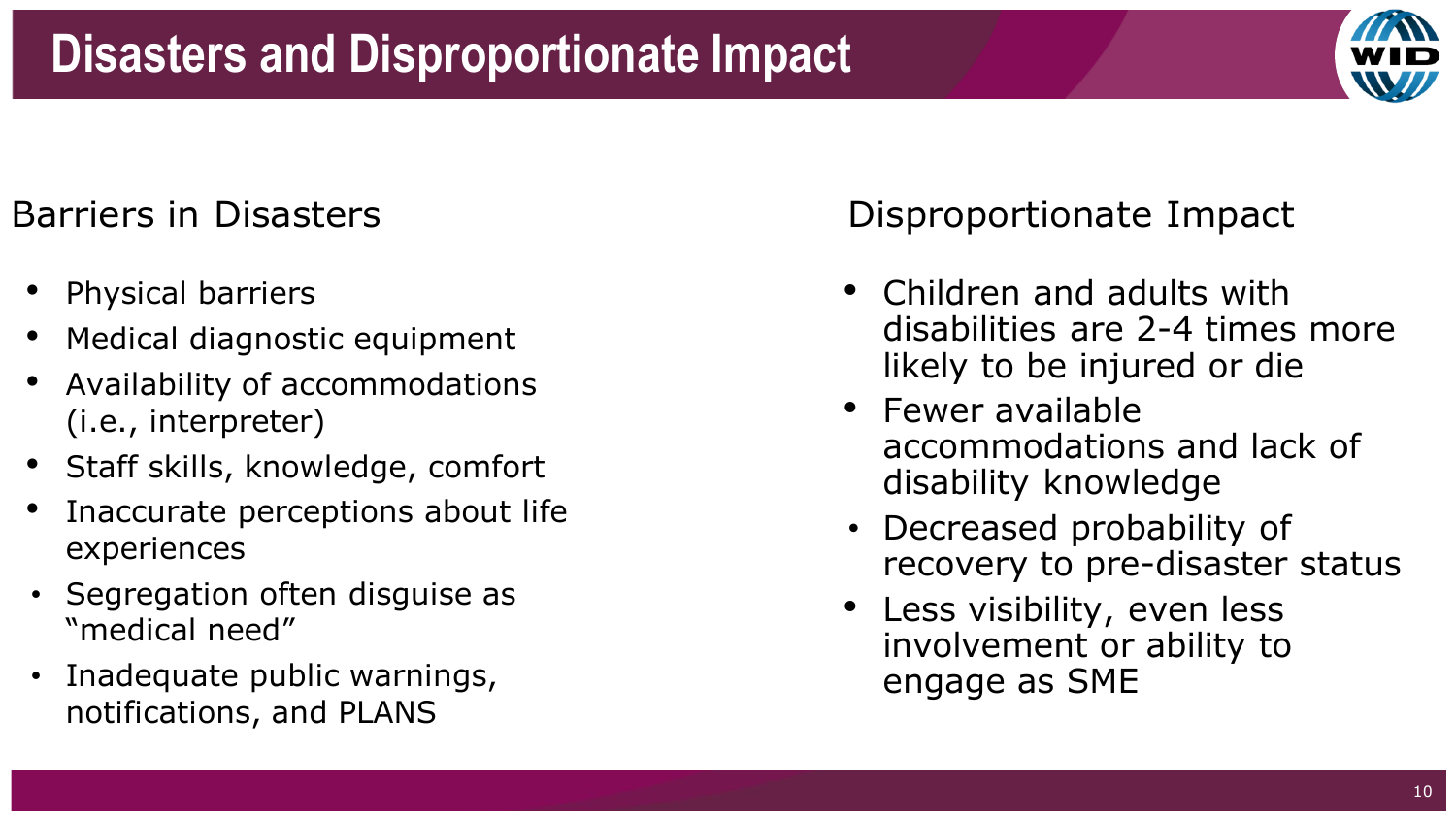## **Impacting Disaster Health Equity**



#### **Goals:**

- Address overarching gaps through creating awareness, collaborations and shared priorities
- Information and education for providers and disability community
- Public-private partnerships
- Disability representation within agencies
- Changing environments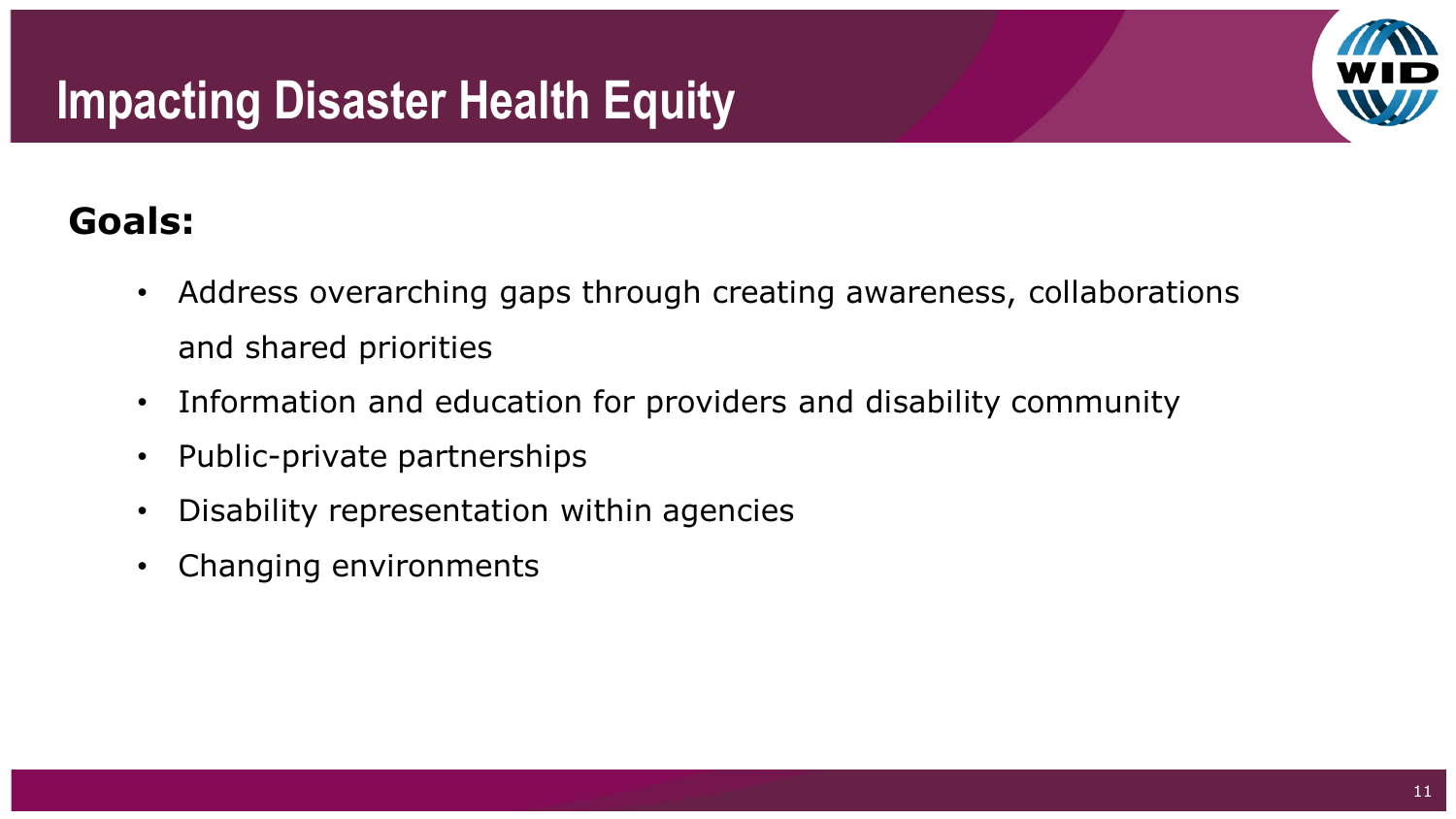## **Stakeholders**



Adopt a preparedness lifestyle

Ask about plans – in all areas and places

360-degree organizational emergency plans

Connect to local responders

Participate to share your expertise

Join GADRA and other opportunities